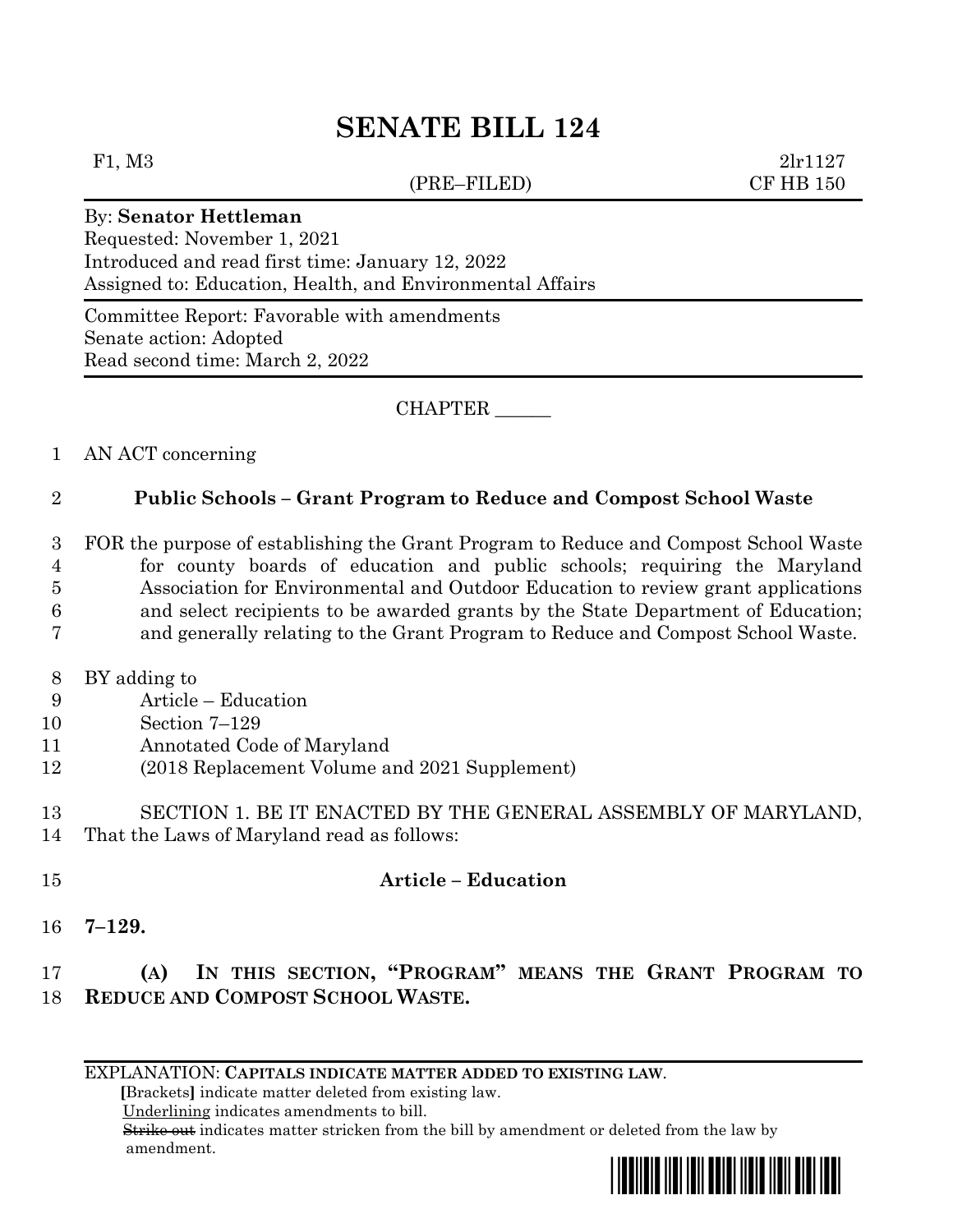**(B) THERE IS A GRANT PROGRAM TO REDUCE AND COMPOST SCHOOL WASTE WITHIN THE DEPARTMENT.**

 **(C) (1) THE PURPOSE OF THE PROGRAM IS TO AWARD GRANTS TO COUNTY BOARDS AND PUBLIC SCHOOLS TO DEVELOP AND IMPLEMENT PROGRAMS FOR REDUCING FOOD WASTE AND TO ESTABLISH COMPOSTING OF PRE– AND POST–CONSUMER WASTE.**

 **(2) A COUNTY BOARD OR A PUBLIC SCHOOL MAY APPLY FOR A GRANT UNDER THIS SECTION.**

 **(D) (1) EXCEPT AS PROVIDED IN PARAGRAPH (2) OF THIS SUBSECTION, THE DEPARTMENT SHALL ADMINISTER THE PROGRAM.**

 **(2) (I) THE MARYLAND ASSOCIATION FOR ENVIRONMENTAL AND OUTDOOR EDUCATION SHALL REVIEW GRANT APPLICATIONS AND SELECT GRANT AWARDEES UNDER THE PROGRAM.**

 **(II) THE DEPARTMENT SHALL AWARD GRANTS TO THE APPLICANTS SELECTED BY THE MARYLAND ASSOCIATION FOR ENVIRONMENTAL AND OUTDOOR EDUCATION.**

 **(E) A PROJECT IS ELIGIBLE FOR A GRANT IF IT IS SUBMITTED BY A COUNTY BOARD OR PUBLIC SCHOOL AND WILL:**

 **(1) EDUCATE STUDENTS, STAFF, AND PARENTS ON THE CONNECTION BETWEEN FOOD WASTE, CLIMATE, ENVIRONMENT, AND HUNGER;**

 **(2) SUPPORT SCHOOL INFRASTRUCTURE TO MEASURE FOOD WASTE AND REDUCTION OF FOOD WASTE;**

 **(3) TRAIN AND EDUCATE STUDENTS AND STAFF ON THE IMPLEMENTATION OF FOOD WASTE REDUCTION AND COMPOSTING; AND**

- 
- **(4) INCLUDE AT LEAST ONE OF THE FOLLOWING ACTIVITIES:**

 **(4) (I) TRANSITION PLANNING TO TRANSITION THE SCHOOL TO AN OFFER VERSUS SERVE MODEL IN CAFETERIAS, WHICH ALLOWS STUDENTS TO DECLINE FOODS OFFERED RATHER THAN SERVING FOOD A STUDENT WILL NOT EAT, IN COMPLIANCE WITH FEDERAL LAW, AND TRAIN TRAINS STUDENTS AND STAFF ON THE MODEL;**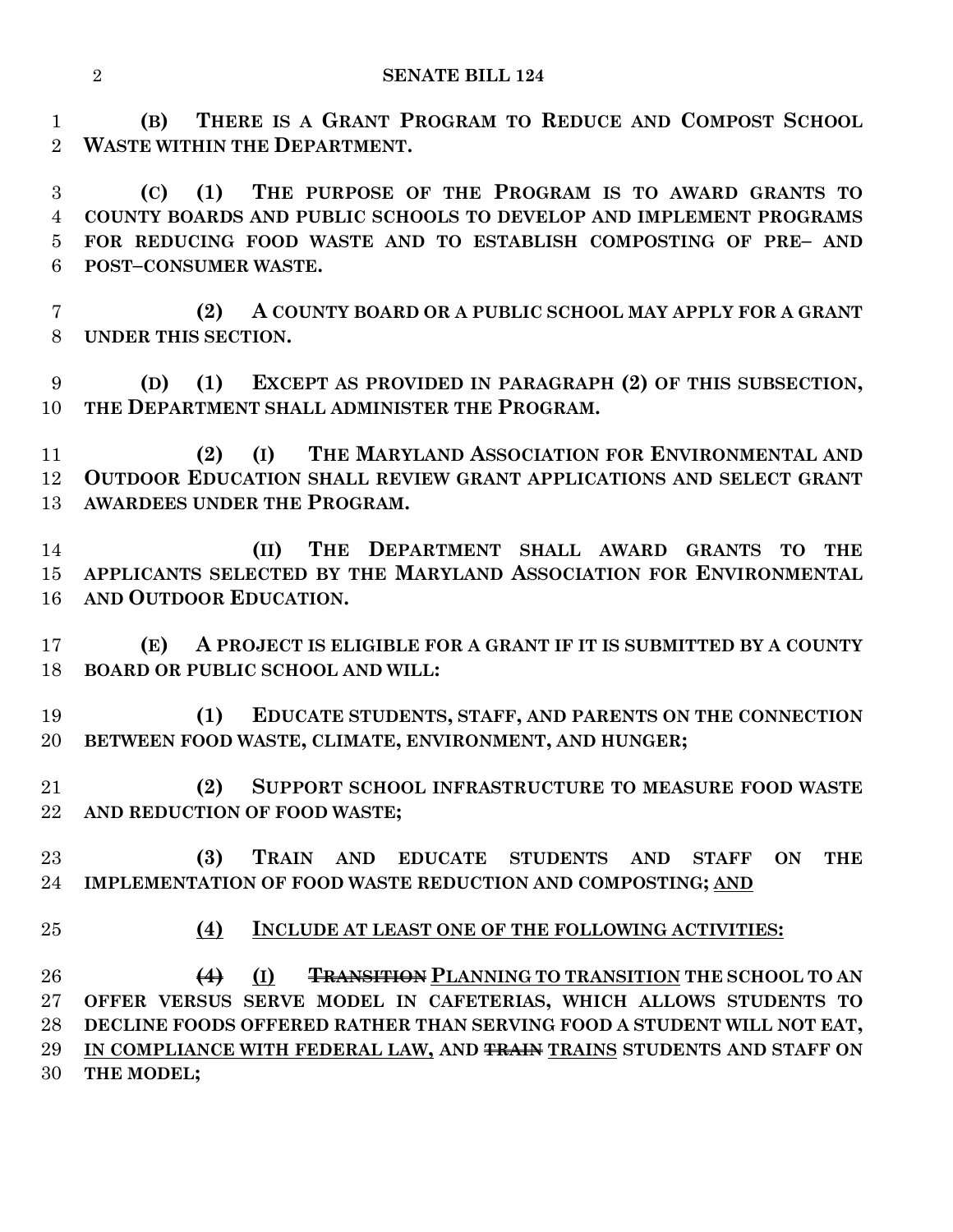| $\mathbf{1}$     | <b>DEVELOP DEVELOPING PROCESSES FOR SURPLUS FOOD TO</b><br>(II)<br>$\left(5\right)$   |
|------------------|---------------------------------------------------------------------------------------|
| $\overline{2}$   | BE SERVED DURING AFTER SCHOOL ACTIVITIES OR THE FOLLOWING DAY, OR TO BE               |
| 3                | TAKEN HOME TO STUDENT FAMILIES;                                                       |
| $\overline{4}$   | (III) CONTRACT CONTRACTING WITH<br>$\left(6\right)$<br><b>COMMERCIAL</b><br>${\bf A}$ |
| $\overline{5}$   | COMPOSTER OR MUNICIPAL OR COUNTY AGENCY TO RECYCLE IN-SCHOOL ORGANIC                  |
| 6                | WASTE;                                                                                |
| $\overline{7}$   | <b>ESTABLISH ESTABLISHING ON-SITE COMPOSTING BINS;</b><br>$\leftrightarrow$<br>(IV)   |
| 8                | REPLACE REPLACING SINGLE-SERVE MILK CARTONS WITH<br>$\left( 8 \right)$<br>(V)         |
| $\boldsymbol{9}$ | <b>BULK MILK DISPENSERS;</b>                                                          |
| 10               | (VI) ESTABLISH ESTABLISHING SHARE TABLES BASED ON<br>$\bigoplus$                      |
| 11               | GUIDANCE FROM THE U.S. DEPARTMENT OF AGRICULTURE, FOOD AND NUTRITION                  |
| 12               | SERVICE DOCUMENT NUMBER SP41 CACFP13 SFSP15-2016;                                     |
| 13               | $(10)$ (VII) $P_{ACKAGE}$ AND DISTRIBUTE<br><b>PACKAGING</b><br><b>AND</b>            |
| 14               | DISTRIBUTING SURPLUS FOOD TO LOCAL FOOD RESCUE ORGANIZATIONS TO                       |
| 15               | SUPPORT LOCAL COMMUNITIES; OR                                                         |
| 16               | (11) (VIII) ESTABLISH ESTABLISHING ANY OTHER PROGRAM<br>OR                            |
| 17               | ACTIVITY THAT PREVENTS AND REDUCES FOOD WASTE IN A PUBLIC SCHOOL.                     |
| 18               | TO CARRY OUT THE PURPOSE OF THE PROGRAM, GRANT AWARDS SHALL<br>(F)                    |
| 19               | BE PRIORITIZED TO THE FOLLOWING PROGRAMS OR SCHOOLS:                                  |
| 20               | (1)<br>PROGRAMS THAT WILL BE LED BY STUDENTS;                                         |
| 21               | (2) SCHOOLS WITH HIGH NUMBERS OF STUDENTS WHO RECEIVE FREE                            |
| $22\,$           | AND REDUCED PRICE MEALS;                                                              |
| 23               | (3)<br>PROGRAMS THAT WILL INVOLVE CONTRACT WITH A SMALL AND                           |
| 24               | MINORITY- OR VETERAN-OWNED BUSINESS; AND                                              |
| 25               | PROGRAMS THAT <del>CREATE EMPLOYMENT OPPORTUNITIES AND</del><br>(4)                   |
| 26               | INCLUDE LEADERSHIP DEVELOPMENT PRACTICES THAT:                                        |
| 27               | $\bigoplus$<br><b>PROVIDE EQUAL ACCESS TO OPPORTUNITIES; AND</b>                      |
| 28               | PAY WILL CONTRACT WITH BUSINESSES THAT PAY<br>$\left( \mathrm{H}\right)$              |
| 29               | EMPLOYEES A LIVING WAGE, AS DEFINED IN § 18-101 OF THE STATE FINANCE AND              |

**PROCUREMENT ARTICLE.**